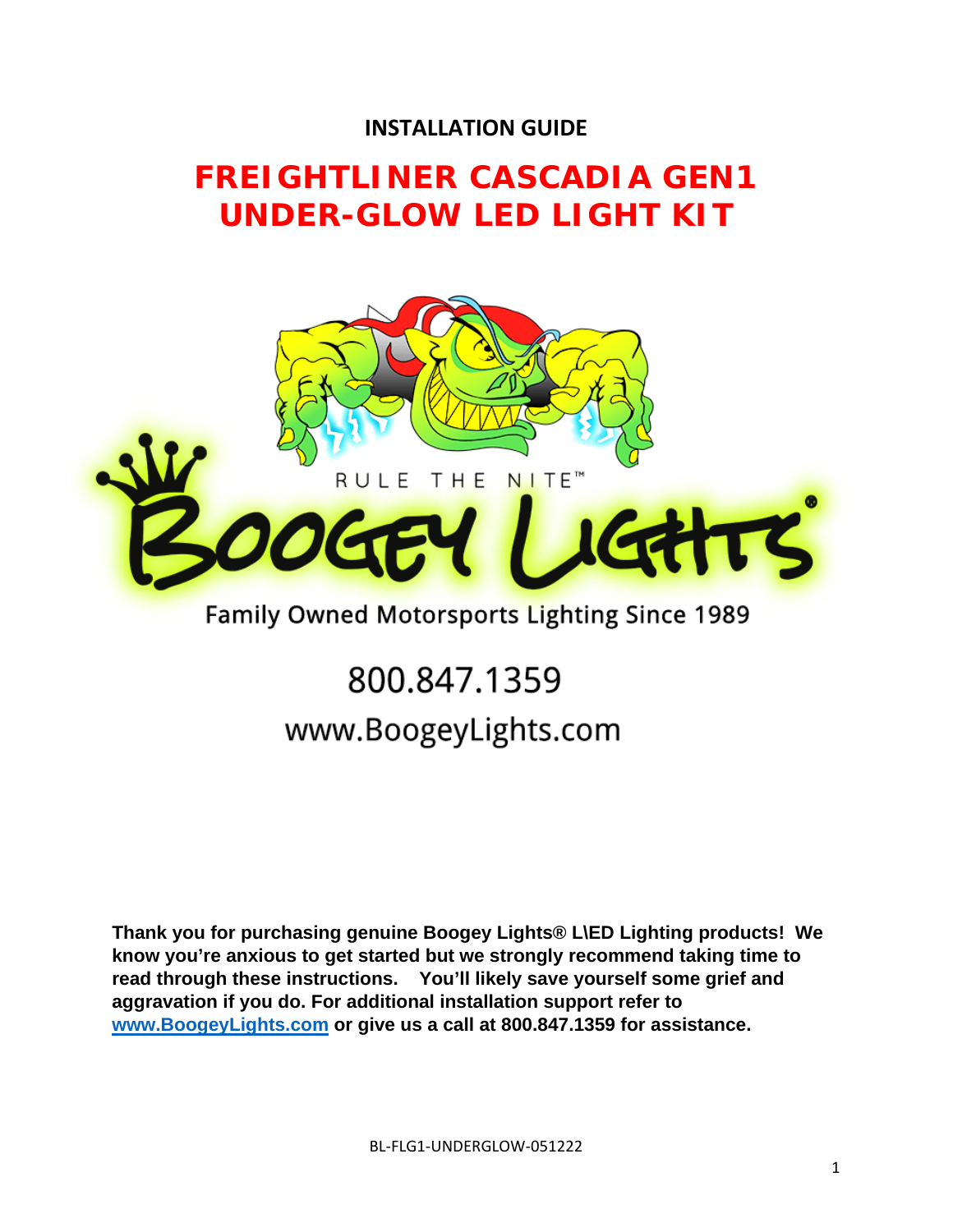## **BEFORE YOU START**

It's simply not possible to provide detailed instructions for all installation scenarios. Far too many variables and truck variations. **The information in this manual is intended to be used as a guide.** It is not a detailed step‐by‐step how‐to installation manual. We do not spell out every single step along the way. We cover the essential steps related to installing this kit. Beyond that however we must assume the installer has the skills, knowledge and tools necessary to do the work using the information we provide. You may need to vary your installation based on your truck. This is particularly the case with electrical wire routing and switching. If you're unsure about how to do the installation – particularly the electrical components – we urge you to seek assistance from someone who has those skills.

Make sure you have ample area in which to work and that the area is protected from rain or cold temperatures. The 3M adhesive tape works best if applied when the air temperature is above 40 degrees (and of course is DRY).

Bench test your setup. We know this takes a few extra minutes but we STRONGLY suggest you bench test your lights (and LED controller if purchased) on a table before doing anything further. While we test every light strip and controller before shipping, bench testing your lights will eliminate the possibility of any problems with the lights or controller before mounting. Also, the process of bench testing gives you an opportunity to understand the wiring system without interference from other wires, connectors and cables. You can use any 12vdc battery to do this (e.g. car battery, motorcycle battery, lawn tractor battery or 12vdc power supply). Bench testing takes an extra 10 or 15 minutes. You can also use a common 9vdc battery to test your lights if you don't have a 12vdc bench testing power source available (the lights won't be as bright). It's simple to do and can potentially save you hours of time and frustration down the road. Please take our advice. Bench test your LEDs AND controller before mounting.

#### Tools You May Need

Sockets/wrenches in the sizes necessary to remove the driver's side steps to access the battery bank, wire cutters/strippers, crimping tool, electrical tape, rubbing alcohol, shop rag or two, rivet gun and a heat gun (or hair dryer) for the heat shrink connections. We also suggest a 12vdc multi-meter to confirm/check voltages.

#### RGB/MULTI‐COLOR KIT Installations

Installation of this led light kit takes 6 to 8 hours depending on whether or not you're adding this light kit to an existing installation or installing this kit as a stand-alone. Wiring diagram is included at the end of the guide.

#### SINGLE COLOR KIT Installations

Installation of our single color kit typically takes 6 to 8 hours. With single color installations we always recommend using a dedicated on/off switch OR if you want to tie them into an existing circuit (e.g. marker lights), we suggest adding a relay to the circuit. If you purchased the on/off wireless switch we offer, you do not need a relay provided the grill lights in this kit are the only lights you're switching on it. The single color on/off wiring diagram is included at the end of this guide.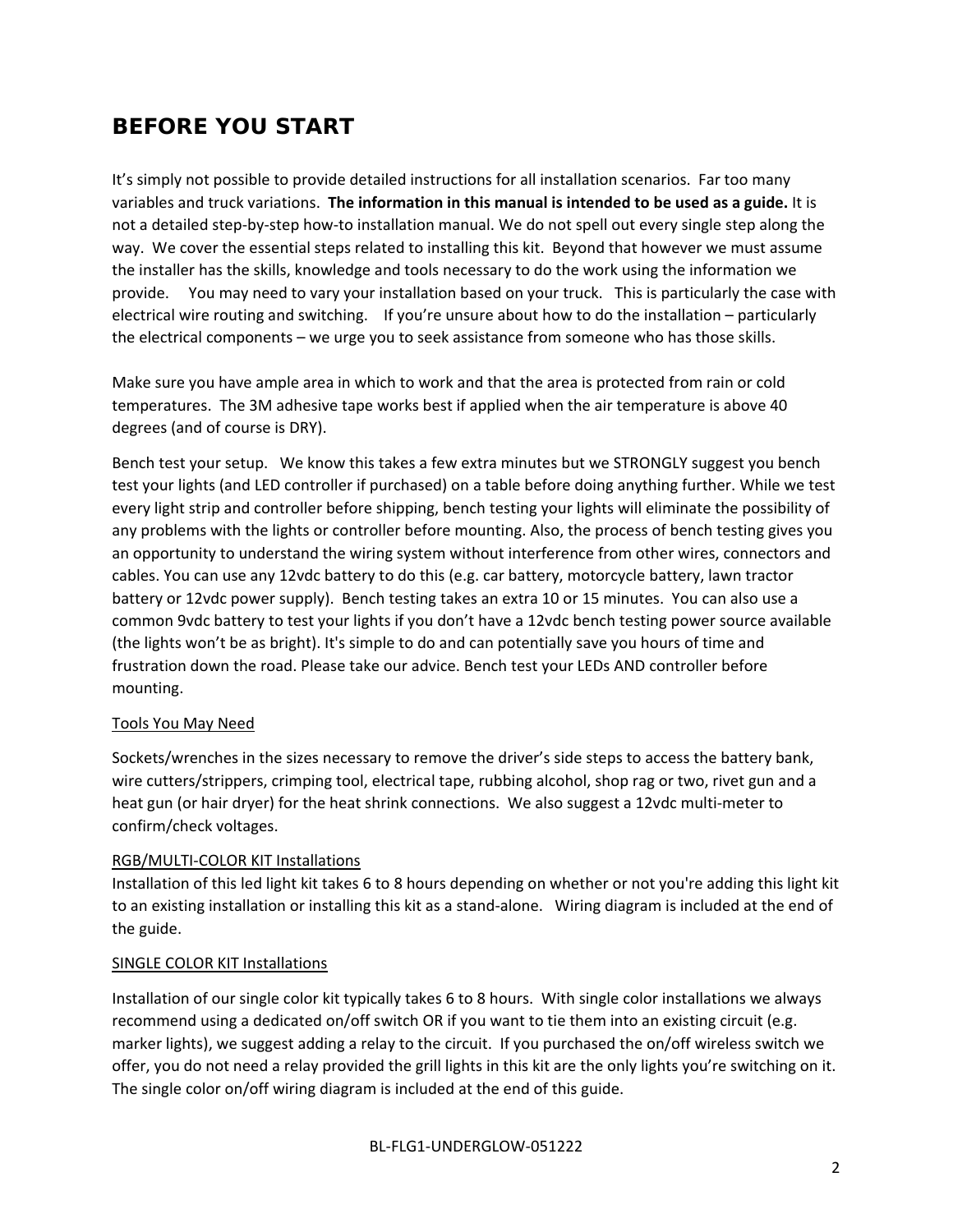#### Mounting & Placement Locations / Planning Your Install

All 17 of the LED strips in this kit are built on our Heavy Duty LED strips. Each Heavy Duty LED strip is encased in rubber with a 12" to 36" power lead. Each LED strip will have to have it's power lead extended (using the included power lead cable) based on where the LED strip is located on the truck. In total there are 16 different mounting locations in this kit and all of the power leads need to be carefully run.

The mounting areas are focused in the following areas (see diagram below):

- 3 ‐ Heavy Duty LED strips under the front bumper (A, B C)
- 6 ‐ Heavy Duty LED strips under passenger's side of the truck (D ‐ J)
- 1 ‐ Heavy Duty LED strip across the rear (J)
- 7 ‐ Heavy Duty LED strips under passenger's side of the truck (K ‐ Q)

The LED strips can be moved or adjusted slightly according to available mounting locations on your truck. The goal is to provide full perimeter under‐glow lighting such that you only see the glow from the lights.



For power, you'll need access to the driver's side steps to access the batteries. Also, if you're installing an LED controller, the LED controller can be mounted in either the driver's side storage box or the passenger's. We prefer to use the driver's side as it is closest to the battery bank. While either location will work, be aware if you mount the controller in the passenger's side, you'll need to extend the positive battery cable a little further than if you mounted the controller in the driver's side storage. The 12vdc + power going to the LED Controller should connect directly to the 12vdc+ terminal on your truck's battery bank. You can connect the ground wire on the LED controller to any metal part of the chassis. Regardless of which side bay you use, you will need to drill a hole in the floor of that box to connect power to the battery box, led wires and antenna. All of the Heavy Duty LED strips include a 1' or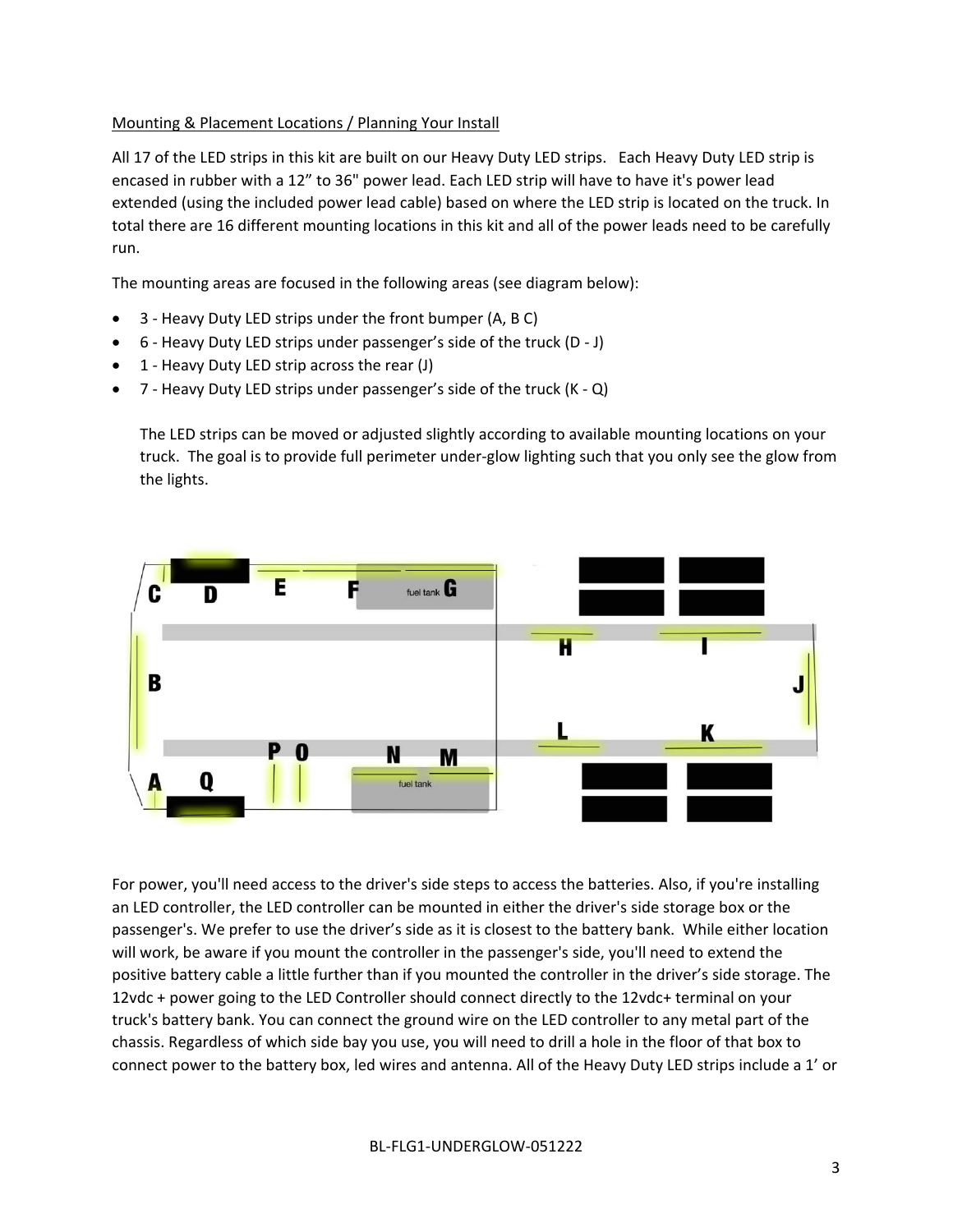3' power lead. Most of the strips will need to have additional power lead cable added which we include in the kit (heat shrink is included to make these connections.)

Where possible, we recommend connecting all of LED strips in similar locations together and then running one feeder cable back to the LED controller. Doing so reduces the total number of power leads coming back to the LED controller. We will typically connect the following LED segments together – creating 4 groups of led strips ‐ and then use a single feeder cable to connect each of those LED groups back to the controller (or power): A, B, C + D, E, F, G, H, I + J, K, L + M, N, O, P, Q

Regardless, we strongly recommend planning out your install on paper first. Be sure to wrap all power leads in split‐loom which is also included and then secure them to the truck using zip ties.

#### **LED PLACEMENT**

These are the LED placement locations we used for this kit. It's important to follow this placement pattern to ensure the LED strips are protected. Placement locations do not have to be exactly as what you see here as not all trucks have the same layout but it should be close. Refer to the below lettered diagram for LED strip placement.



#### **Front Bumper Area (left to right):**

- A ‐ 15 LED strip under the bumper. Mounted on 12" plastic angle.
- B ‐ 30 LED strip under the bumper. Mounted on 24" plastic angle.
- C ‐ 15 LED strip under the bumper. Mounted on 12" plastic angle.

#### **Passenger's Side (front to rear):**

- D 15 LED strip in wheel well
- E 45 LED strip mounted on 33" plastic angle.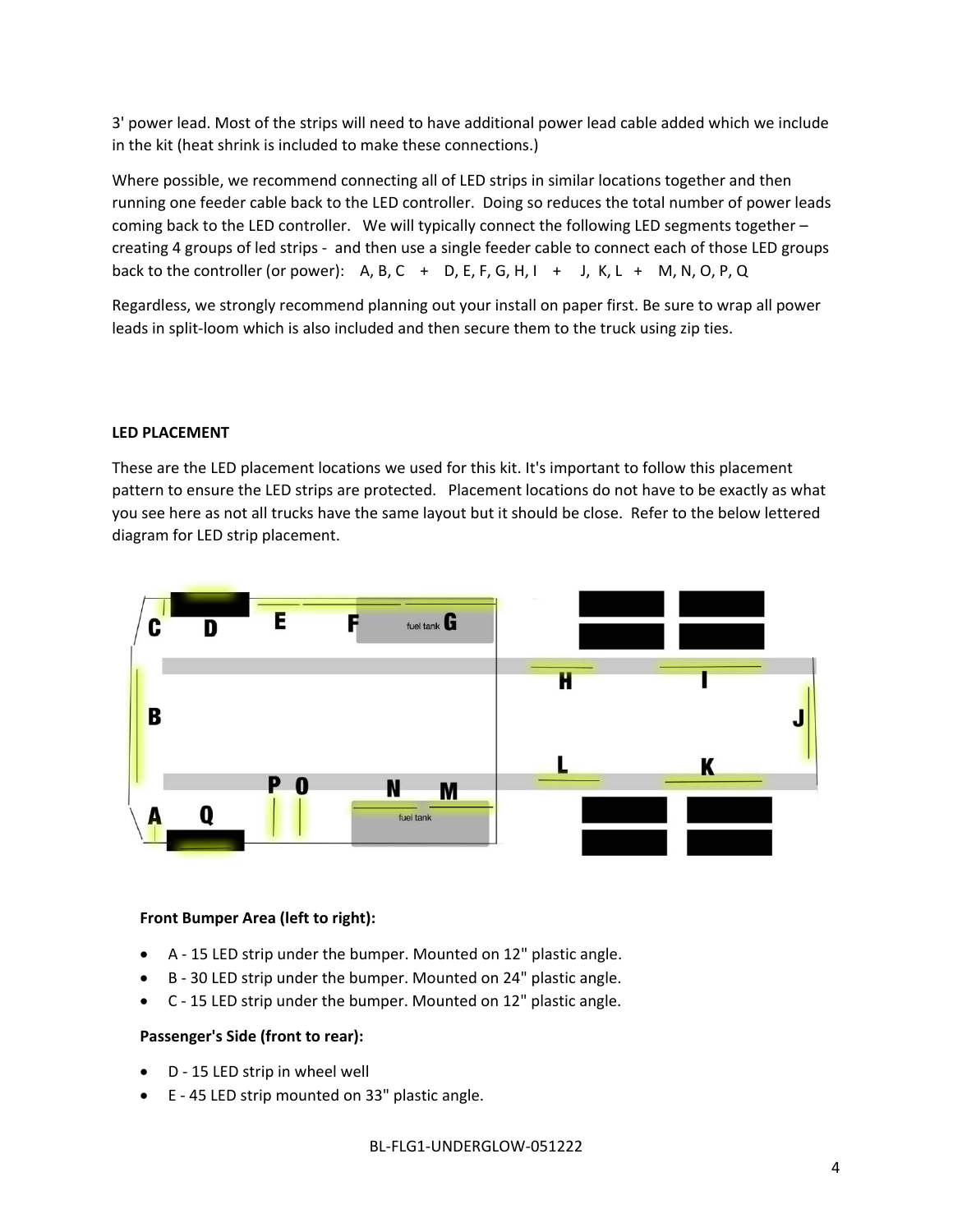- F ‐ 75 LED strip mounted on 75" plastic angle (along with segment G).
- G ‐ 55 LED strip mounted on 75" plastic angle (along with segment H).
- H 30 LED strip mounted to top frame rail shinning downward.
- 1 60 LED strip mounted to top frame rail shinning downward (between air bags).

#### **Driver's Side (front to rear):**

- Q ‐ 15 LED strip in wheel well
- P ‐ 30 LED strip mounted on 24" aluminum flat bar secured to bottom of air tank 1.
- O 30 LED strip mounted on 24" aluminum flat bar secured to bottom of air tank 2
- N ‐ 75 LED strip mounted on 75" plastic angle (along with segment M)
- M ‐ 30 LED strip mounted on 75" plastic angle (along with segment N)
- L 30 LED strip mounted to top frame rail shinning downward.
- K 60 LED strip mounted to top frame rail shinning downward (between air bags).

#### **Rear:**

J ‐ 30 LED strip across the back bumper. Mounted on 24" plastic angle.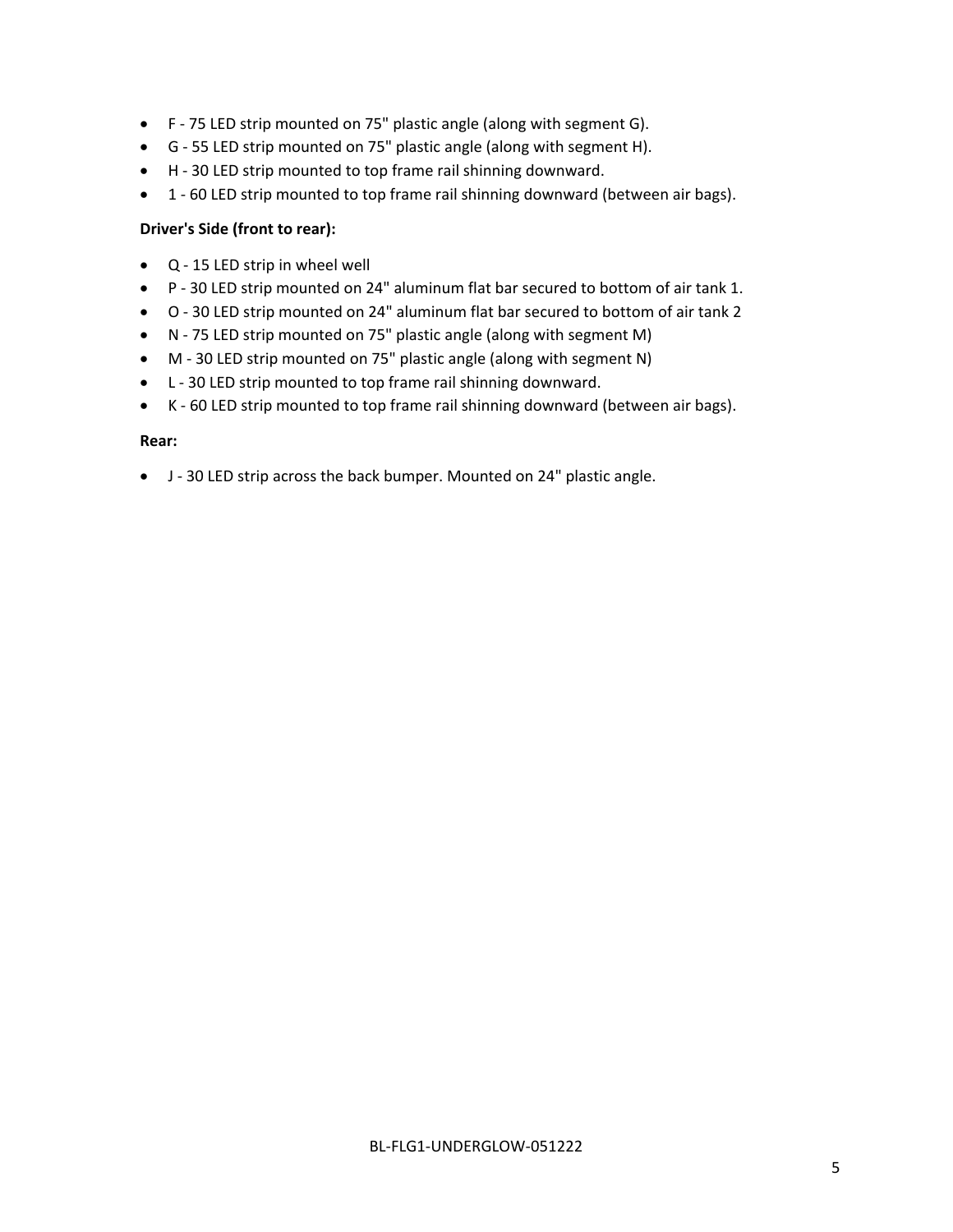#### **WHAT'S INCLUDED**

In addition to the LED light strips, power leads (and controller / switch if ordered), this kit includes some additional items you'll need. Here's a quick review of those items and why we include them. Some of the photos at the end of this guide reference these items too.

- 18 (or 20) AWG Feeder Cable 4 Conductor will work for both RGB and Single Color. Use this cable to extend the LED power leads back to the battery box and/or the LED controller/switch.
- 3M Adhesion Primer. Used to prep the surface before attaching the LED strips AND the 3M quicklock tape. *Always, always, always* use this adhesion primer with 3M adhesive products if you want the bond to hold.
- Split Wire Loom  $/$  ½". We include the  $\frac{1}{2}$ " split wire loom to be used when you're connecting multiple power leads together. Helps protect that connection.
- Battery Extension Cable (if LED Controller is purchased). We include some 12awg cable to extend the battery power inputs going to the LED Controller to the battery. Be sure to wrap this extension cable in split loom.
- Fuse Holder 25AMP (if LED Controller is purchased). Insert this fuse holder on the 12vdc positive side of the battery connection before the battery extension cable. This is critical.
- Battery Terminal Lugs (if LED Controller is purchased). We include a couple of battery terminal lugs that attach to the battery extension cable (crimp on) to make it easy to connect the positive and negative power leads to the truck's battery to the LED controller. It's a much better way to make this connection than to just simply wrap the bare cable around the battery post.
- Butyl Tape. We use butyl tape in a number of places to secure the LED power lead to the truck as well as to fill in holes drilled. Butyl will only work if you apply it to a clean surface so make sure you first clean the surface with rubbing alcohol.
- $\bullet$  Heat Shrink ( $\frac{1}{2}$ " and  $\frac{1}{8}$ "): We include heat shrink for extending the power leads on each of the 16 heavy duty LED strips as well as sealing the connections to the LED controller if purchased. The 1/8" heat shrink is used to seal each of the individual connections; there will be 4 per LED strip if RGB and 2 per LED strip is Single Color. Then, the 1/2 " heat shrink is used to seal over top of that group. We have included a photo further on in this guide showing how this is done using quick-disconnect connectors (not applicable to this kit) but the concept remains the same.
- 8" Zip Ties. We include some zip ties which you'll need to secure the LED power leads to the truck.
- Crimp On Wire Connectors. These are used to secure the wire connectors at the LED Controller as well as making all power lead connectors to the feeder cable. We recommend wrapping each connector after it's crimped with electrical tape to protect it from water intrusion.
- NOTE: Every installation varies a little so you may need to purchase additional items (or more of them such as zip ties) for your install. Here is a LINK to a page on our website that list some of these items: https://www.boogeylights.com/other-items-you-might-need/.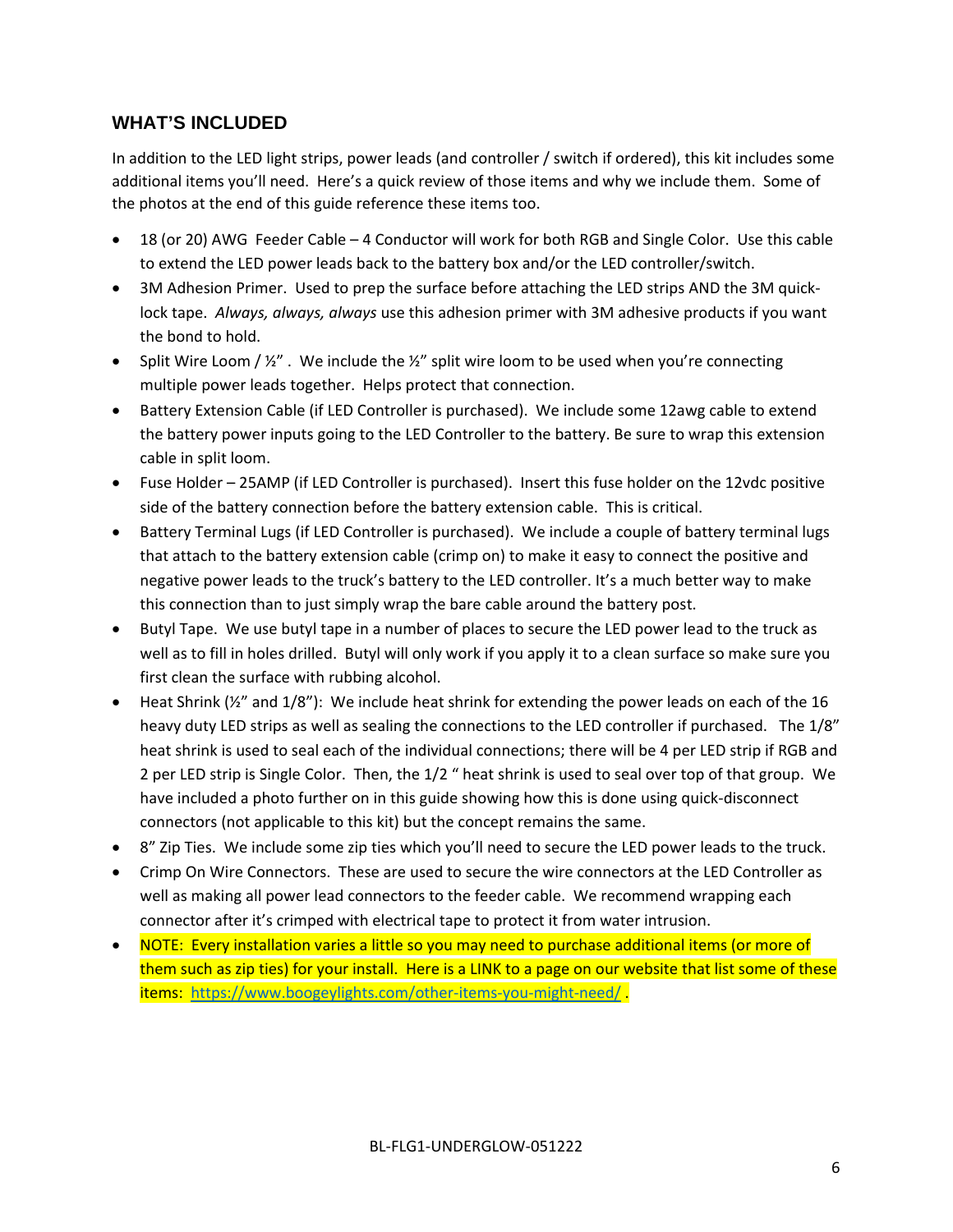**If you purchased a SINGLE COLOR kit without an LED Controller we do not include any switching** devices with the kit. We assume you already have a switch available in your truck or will be installing **another switch of some type. Regardless of how you decide to switch your single color LEDs, be** mindful of the amperage that adding 615 LEDs will draw. If you're considering adding these LEDs to an **existing circuit (e.g. with your existing marker or running lights) we strongly suggest using a relay vs simply tapping into the existing circuit. This is especially important on newer trucks where the LCM will likely throw an error when you add 615 more LEDs to the system.** 

#### *Follow these steps for mounting your LED strips:*

- The area where you are mounting the LEDs has to be clean: free of all dirt, oil or anything that might affect the LED from sticking. You only get one opportunity to mount the LEDs so it's critical the area be prepared properly.
- Use rubbing alcohol to clean the area where you are going to mount the LED strip. Be sure to let the alcohol dry completely before proceeding to the next step. (Note: Do not use acetone or similar cleaner).

If the area is especially greasy, you'll need to clean it with a degreaser or similar solvent. IF you do, be sure to use rubbing alcohol on the surface next to completely remove any left-over residue from the degreaser.

- Next, use the 3M Adhesion Promoter supplied with your kit to "paint" on the promoter where you are going to mount the LED strip. *This is an important step. Do not bypass.* Allow the promoter to dry for 60‐90 seconds.
- Peel off the red backing tape that protects the 3M adhesive tape on your LED strip. Be careful not to let the tape touch anything. The 3M backing tape on these LED strips are one-use only. They cannot be reused.

Carefully push the LED strip to the area you have prepared. You will want to apply only enough pressure to the strip to make sure it is firmly mounted. *You only get one opportunity to do this.* Once the LED strip touches a properly prepared surface that has been promoted, that LED strip will be very difficult to remove. Moreover, if you do remove the LED strip, the strip cannot be used again without adding another layer of 3M adhesive tape to the back. DO NOT press too hard as too much pressure can damage the LEDs and connecting wires in the strip. Also, do not pull, stretch or twist the LED strip. Too much tension on the strip will also damage the LEDs such that some of the LEDs in the strip will not illuminate. The strip must be mounted flat against a single continuous mounting surface, in a straight line. Really important that the ENTIRE STRIP be stuck to the mounting surface and that you NOT attempt to span across multiple mounting surfaces.

### Do NOT bend the LED strip in a radius of less than 2 inches.



Do NOT bend the LED strip on a horizontal plane.

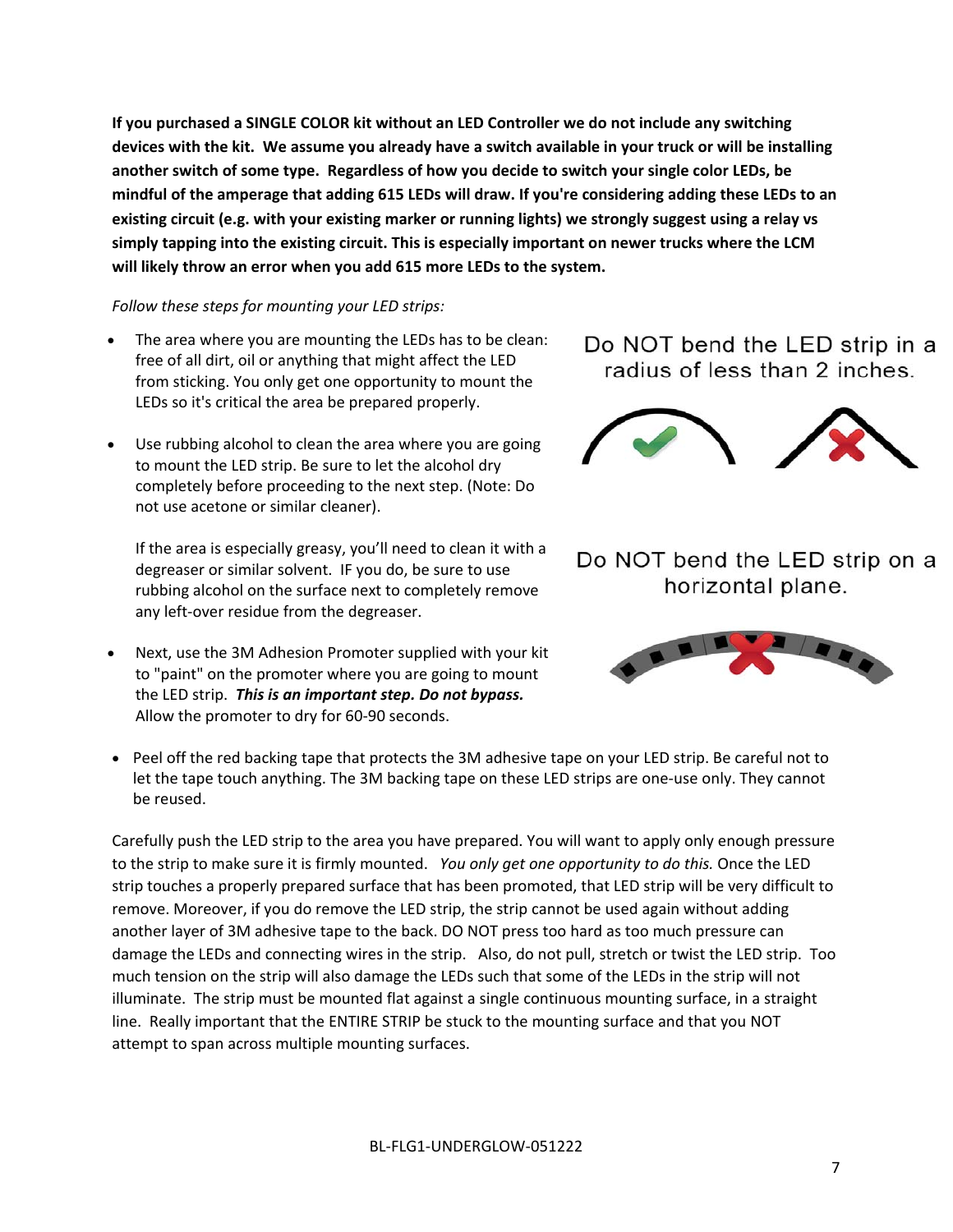Here's a photo showing how to use the 1/8" and 1/2" heat shrink to connect and seal the feeder cable connections to the power leads of each Heavy Duty led strips. Tightly twist the copper wires together. Important that none of the copper wire strands poke through the heat shrink. Make sure they're all laying down (and not pointing outward). Then, slide the 1/8" heat shrink over the connection and heat shrink that connection. Repeat for the other 3 (or 1 if single color LEDs). When those connections have been made, slide the ½" heat shrink on top of the bundle and heat shrink. For the 1/8" heat shrink you only need about an inch (1") or 1.25" of heat shrink to seal each connection. Use 2 or 2.5 inches of the ½" heat shrink to cover the bundle. Note: The under-glow kit does not include any quick-disconnect connectors. This is for illustration of how to use the 2 different heat shrink sizes when extending the heavy duty LED strip power lead mjo75" plast.

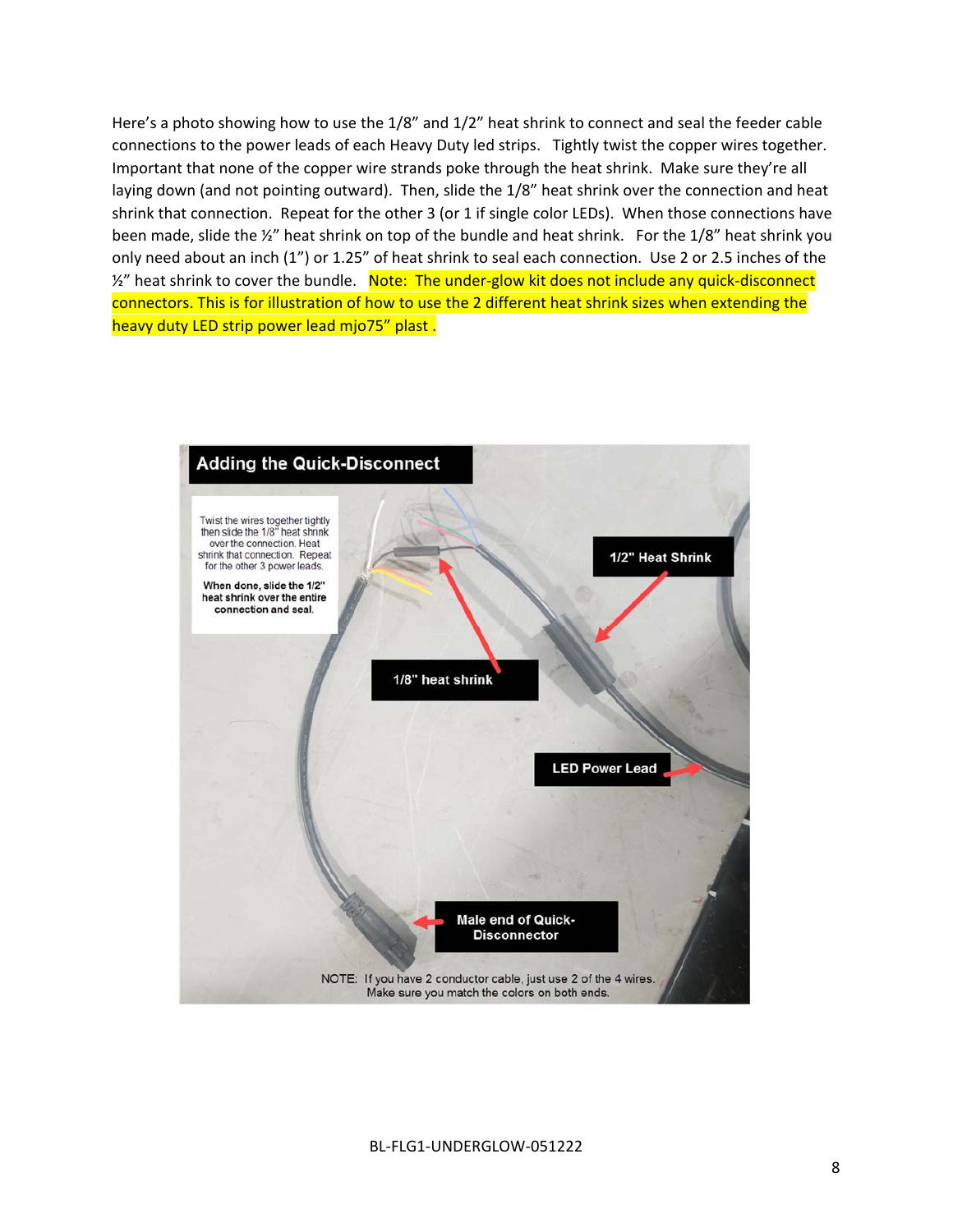#### PHOTOS OF THE INSTALLATION



BL‐FLG1‐UNDERGLOW‐051222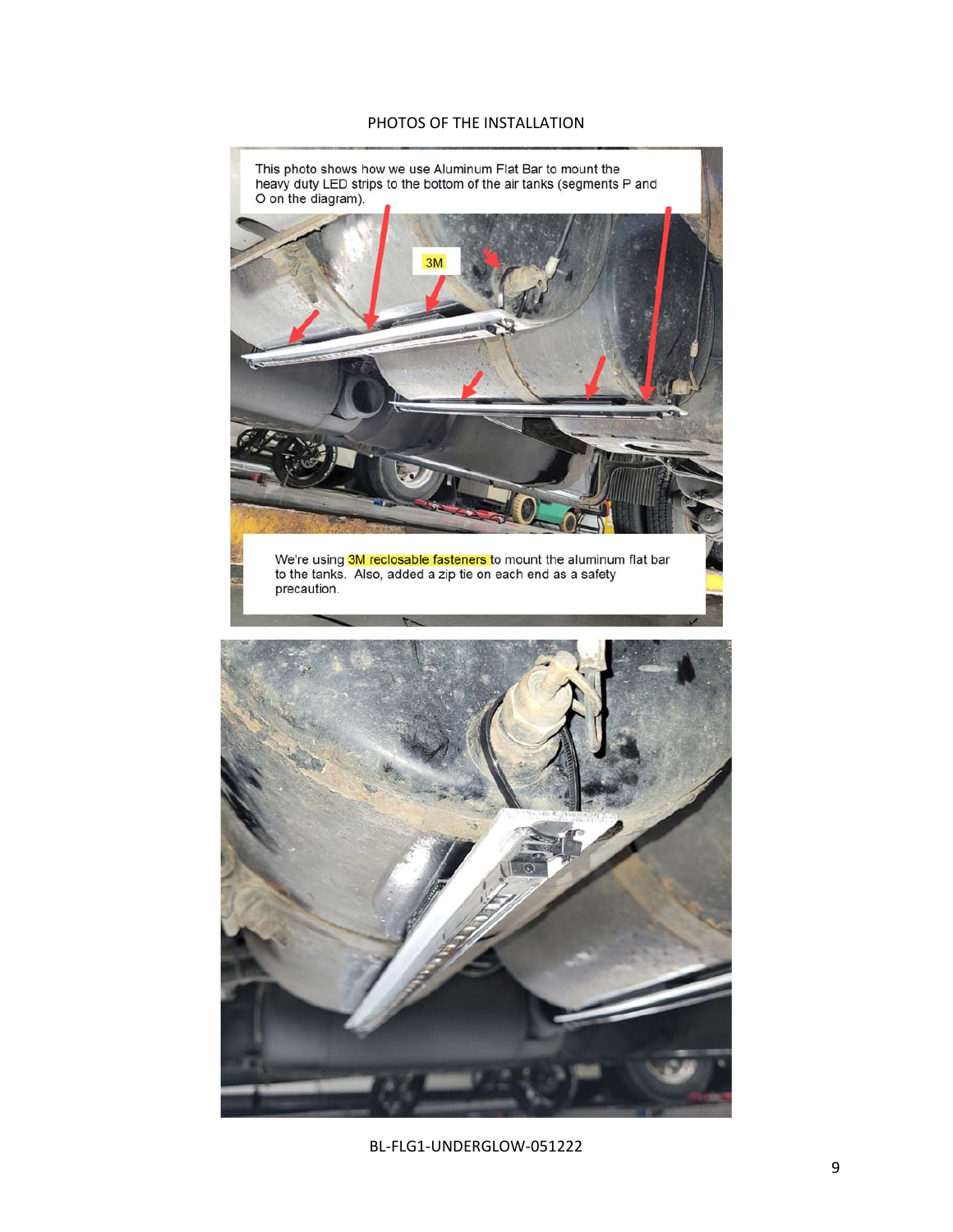This view is of the front bumper, right passenger's side. We use a piece of black plastic 'L' angle here which is riveted to the bottom of<br>the flair in front of the tire. Then, we mount the Heavy Duty led strip<br>(segment C) to that L angle. The L angle is used here to force the light downward vs shining outward.



View of LED segment B under the front bumper. Instead of the aluminum angle shown here in this photo, use the 24" plastic 'L' angle.

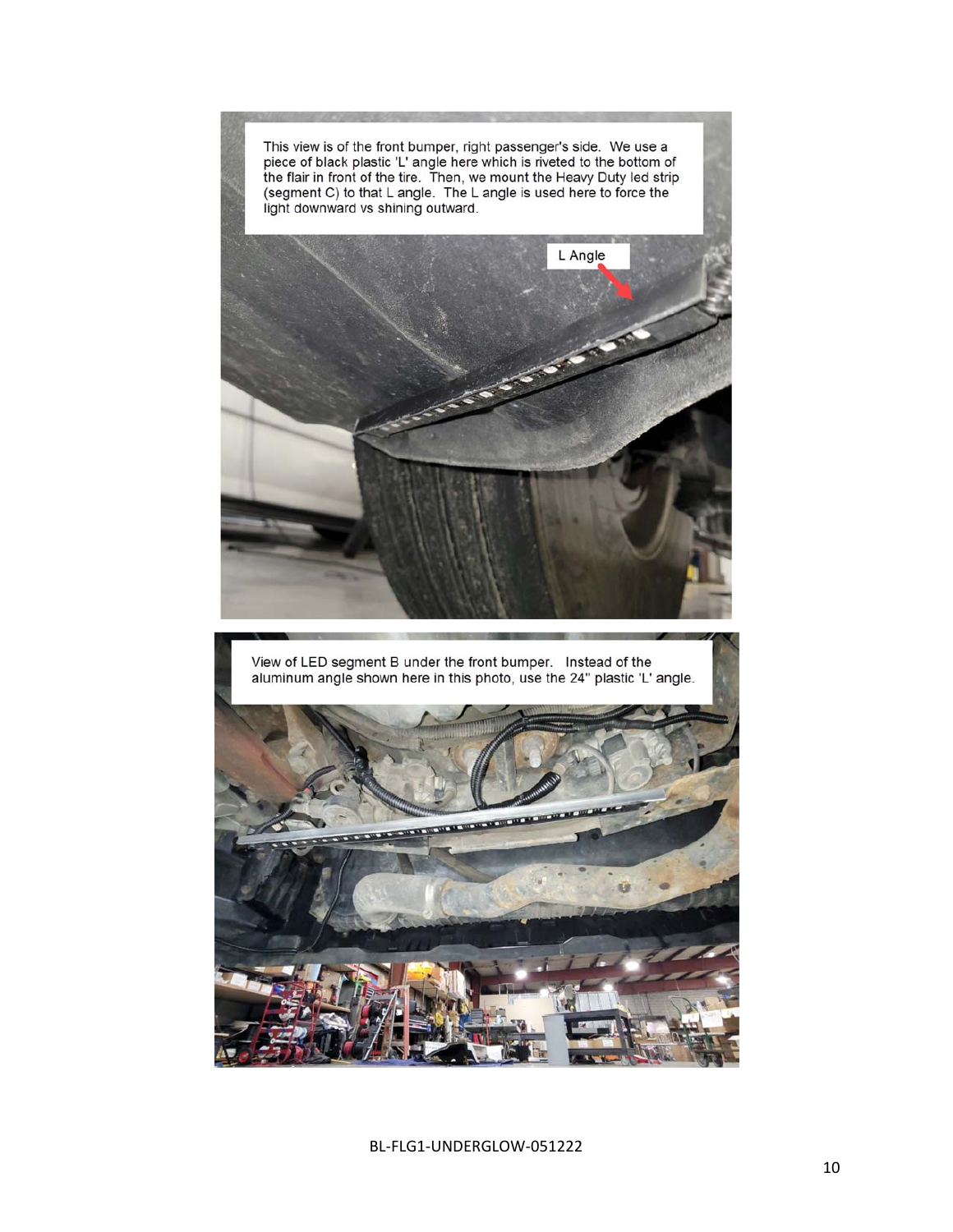

BL-FLG1-UNDERGLOW-051222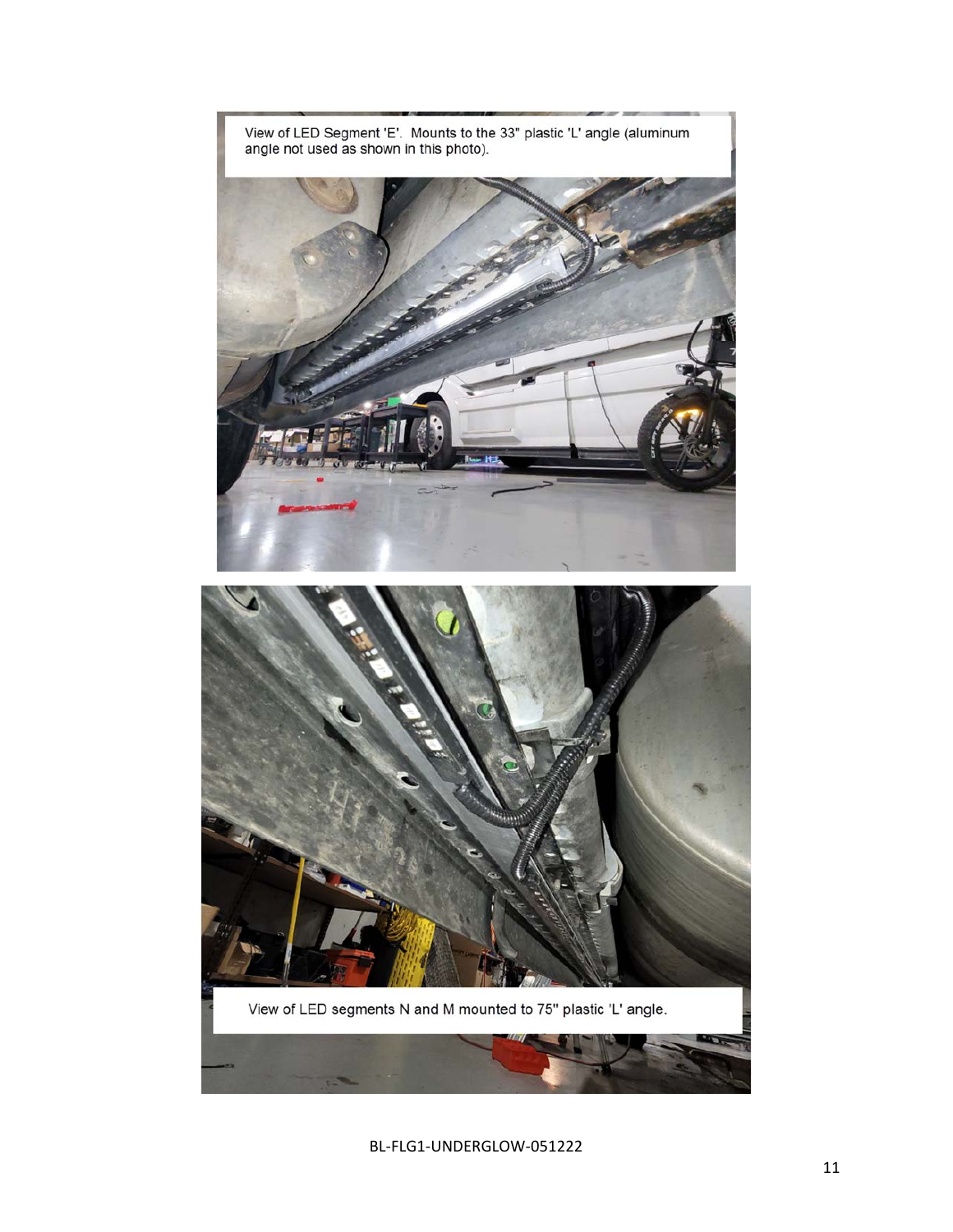



BL-FLG1-UNDERGLOW-051222